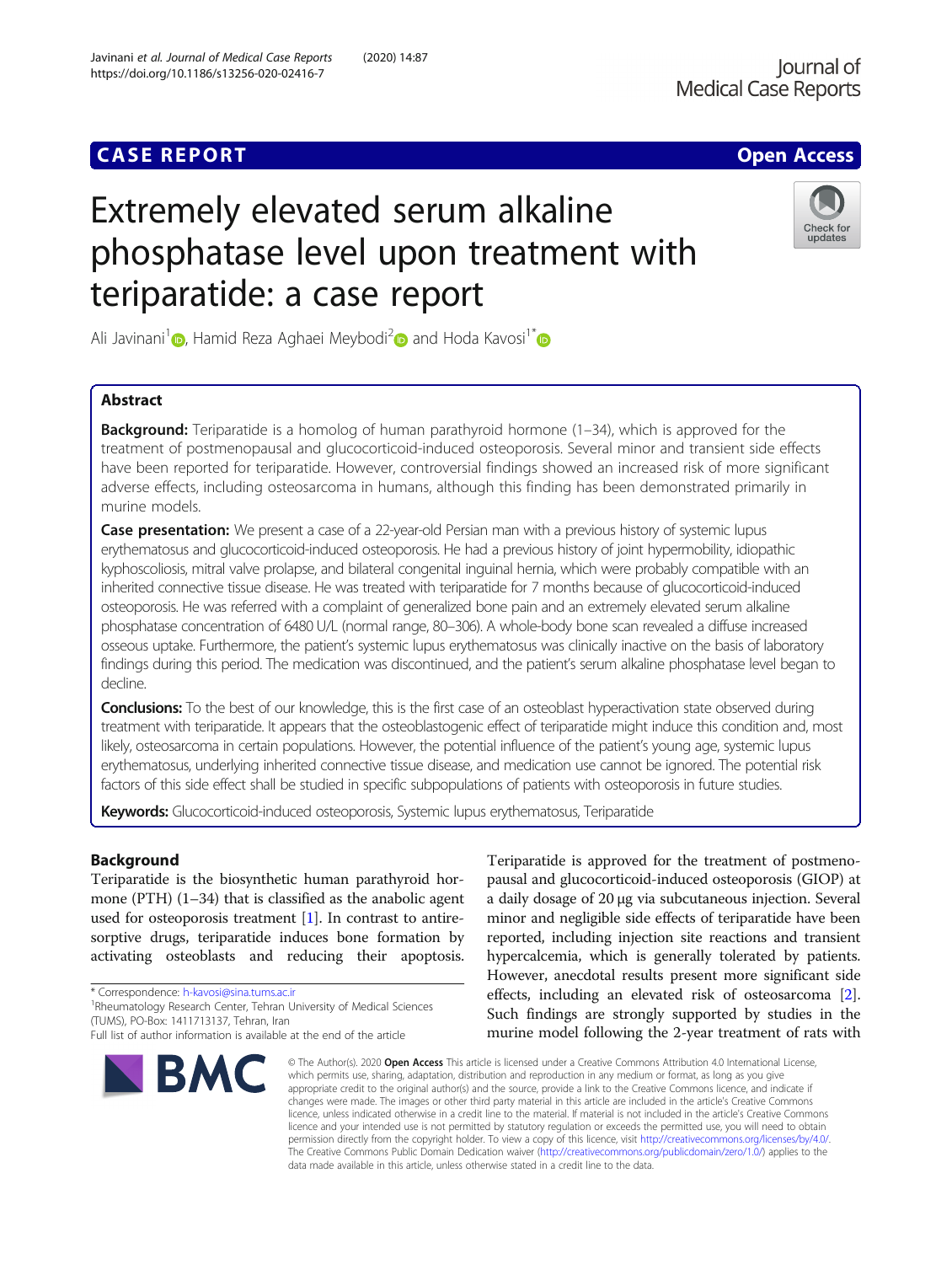teriparatide [\[3\]](#page-4-0). Accordingly, teriparatide should be avoided in high-risk patients, including individuals with a history of previous radiation, malignancy, bone metastasis, and Paget disease of the bone. In this report, we present a case of a patient with systemic lupus erythematosus (SLE) and GIOP with an acutely elevated level of serum alkaline phosphatase after 7 months of treatment with teriparatide.

#### Case presentation

A 22-year-old Persian man was referred to our outpatient SLE clinic for regular follow-up on 27 December 2018. He complained of severe and progressive generalized bone pain that he had begun experiencing 2 weeks before his admission. He did not report any clinical symptoms in favor of SLE flare-up. His physical examination revealed generalized bone tenderness over the sternum, vertebra, and pelvis. His joints were normal without any sign of arthritis. He weighed 69 kg and was 170 cm tall (body mass index,  $23.87 \text{ kg/m}^2$ ). The results of the rest of his examinations were unremarkable. The patient's vital signs were within the normal range, and the results of examinations of his mucocutaneous, cardiopulmonary, and neurologic systems were normal.

However, the laboratory examinations showed an exceedingly elevated level of serum alkaline phosphatase (ALP) of 3609 U/L (reference range, 40–130). The rest of the tests consisted of a complete blood count, erythrocyte sedimentation rate, C-reactive protein, liver function, glucose and lipid profiles, serum creatinine, urinalysis, and anti-double-stranded deoxyribonucleic acid (DNA); all of these were within the normal ranges. The last laboratory examination was performed on 15 November 2018 and indicated a normal serum ALP level of 141 U/L.

The patient's medical history was significant for an antecedent of SLE from 2 years earlier, which was diagnosed with the primary manifestations of oral ulcers, polyarthritis, hematuria, and proteinuria, along with positive antinuclear antibody and diminished complement level. A renal biopsy was performed at the time of diagnosis; this biopsy was compatible with mesangial proliferative lupus nephritis (class II). At this time, hydroxychloroquine (400 mg/day), prednisolone (15 mg/ day), azathioprine (2.5 mg/kg/day), and calcium vitamin D supplementation began being administered. According to the patient's gastrointestinal side effects and persistent dysmorphic hematuria, azathioprine was replaced with mycophenolate mofetil (2 g/day), and prednisolone was tapered to 5 mg/day from 1 year prior.

The patient's bone mineral densitometry (BMD) was assessed at the time of the diagnosis and again one year later using the same instrument (Hologic, Marlborough, MA, USA) (Table [1\)](#page-2-0). At the time of diagnosis, the patient had osteopenia (lumbar spine Z-score, − 2.2), which was unjustifiable on the basis of his age. The results of laboratory examinations, including serum electrolytes and endocrine panel evaluations, were normal (Table [1](#page-2-0)). However, the patient's serum ALP level was lower than normal at 175 U/L (normal range, 245–768). Supplemental calcium vitamin D was administered, and the patient was referred to a sports medicine specialist.

A detailed investigation of the patient's past medical history revealed instances of idiopathic kyphoscoliosis, mitral valve prolapse, and a bilateral congenital inguinal hernia that was operated on in the infantile period. The patient's physical examination was compatible with hypermobility of the joints (Beighton score, 4). There was no evidence to suggest delayed or absent puberty. The results of the rest of the investigations, including a complete endocrine panel and ocular evaluation, were normal. It was speculated that the patient had an occult connective tissue disease such as Ehlers-Danlos syndrome. However, due to the unavailability of genetic studies and the lack of full-blown manifestations of inherited collagen disease, this diagnosis remained unidentified.

According to the very low bone mass of the patient and diminished bone density at the hip and the lumbar spine (Table [1](#page-2-0)), subcutaneous injection of teriparatide (Forteo® 20 μg/day; Eli Lilly, Indianapolis, IN, USA) was started on 2 May 2018. Additionally, he was receiving hydroxychloroquine 200 mg/day, prednisolone 5 mg/day, mycophenolate mofetil 500 mg/day, and calcium vitamin D supplementation. He denied any use of other medications, even over-the-counter medicines and herbal remedies. He tolerated the teriparatide well without any adverse drug reactions and was strictly adherent to his medications and physical activities. His family history was remarkable for SLE in his mother. His history was negative for cigarette smoking and any drug abuse.

The workup began for this patient according to his generalized bone pain and tenderness and extremely elevated level of serum ALP. The results of laboratory examinations done on 31 December 2018 are shown in Table [1.](#page-2-0) The serum and urinary bone turnover marker measurement kits were unavailable at that moment, and the patient did not consent to undergo bone biopsy. His whole-body bone scan showed a superscan pattern with diffusely increased osseous uptake in the calvarium, supraorbital crests, and mandible (Lincoln sign), as well as all the costochondral joints, both sacroiliac joints (butterfly sign), and the pubic symphysis (Fig. [1\)](#page-2-0). Most of the epiphyseal plates also showed a significant diffuse and symmetric uptake. The pattern of the scan was compatible with metabolic bone disease (MBD) associated with a diffuse bone formation state without any evidence for fracture, bone metastasis, or Paget disease.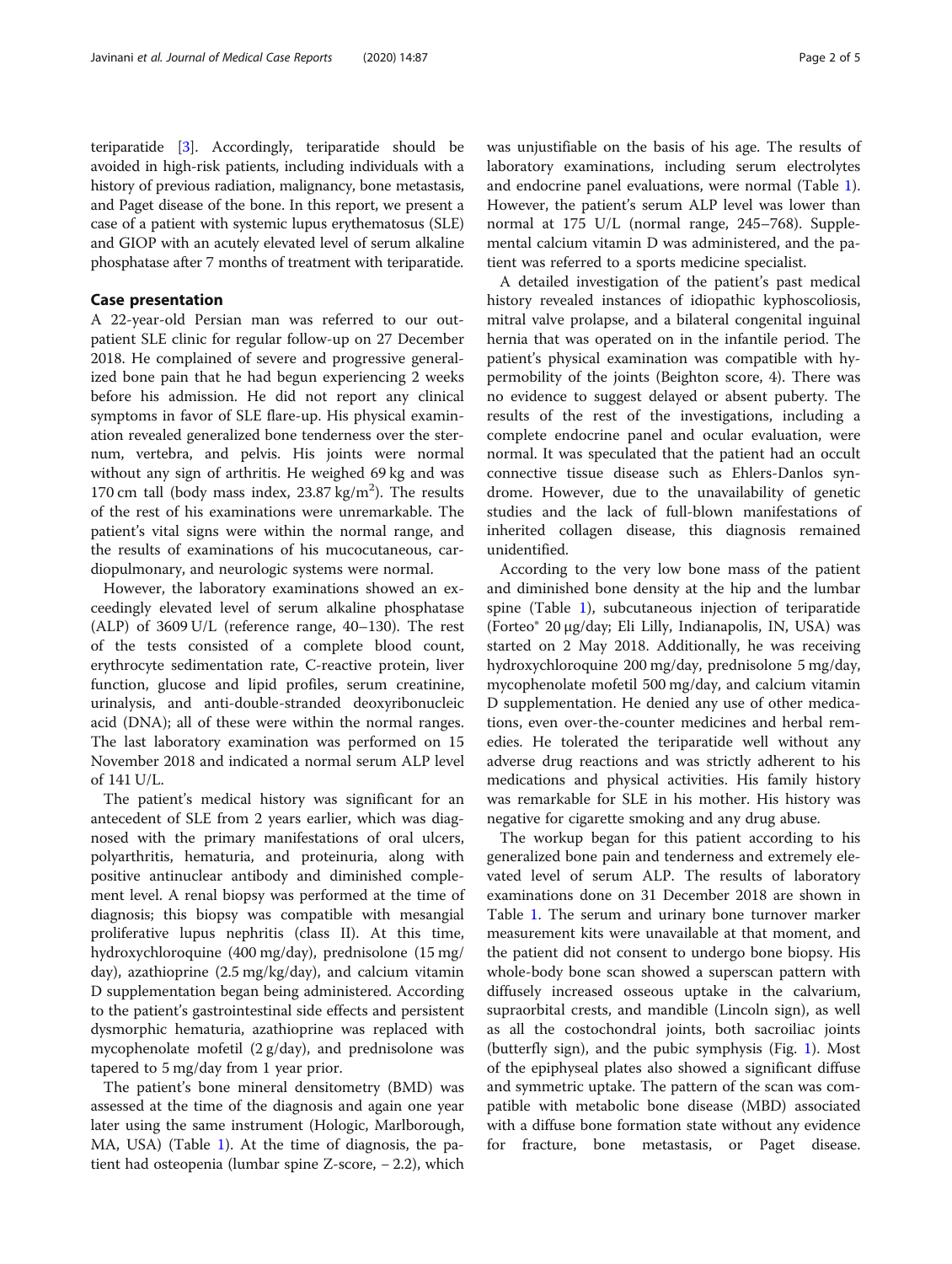| March 2017             |                |               | December 2018     |                     |              |  |
|------------------------|----------------|---------------|-------------------|---------------------|--------------|--|
| Lab test               | Value          | Normal range  | Lab test          | Value               | Normal range |  |
| <b>FSH</b>             | $1.3$ mU/ml    | $0.95 - 11.9$ | AST               | 12 U/L              | Up to 37     |  |
| LH                     | $3.0$ mU/ml    | $0.57 - 12.0$ | ALT               | 13 U/L              | Up to $41$   |  |
| Testosterone           | $4.7$ ng/ml    | $2.4 - 8.7$   | <b>ALP</b>        | 6480 U/L            | $80 - 306$   |  |
| Cortisol at 0800 hours | $9.7 \mu q/ml$ | $3.7 - 19.4$  | GGT               | 8 U/L               | $8 - 61$     |  |
| <b>TSH</b>             | 1.65 mU/L      | $0.27 - 4.2$  | LDH               | 231 U/L             | < 250        |  |
| <b>iPTH</b>            | 26.96 pg/ml    | $15 - 65$     | <b>iPTH</b>       | 24.1 pg/ml          | $15 - 65$    |  |
| Calcium                | 9.6 mg/dl      | $8.6 - 10.2$  | Calcium           | $9.4 \text{ mg/dl}$ | $8.6 - 10.2$ |  |
| Phosphate              | $4.0$ mg/dl    | $2.5 - 4.5$   | Phosphate         | $3.4$ mg/dl         | $2.5 - 4.5$  |  |
| 25(OH)-vitamin D       | 53.9 ng/ml     | > 20          | 25 (OH) vitamin D | 34.7 ng/ml          | >20          |  |
| Creatinine             | $0.9$ mg/dl    | $0.7 - 1.2$   | Uric acid         | $5.2 \text{ mg/dl}$ | $3.4 - 7.0$  |  |
| <b>SPEP</b>            | Normal         |               | Urine Ca/Cr       | 0.044               | < 0.21       |  |

#### <span id="page-2-0"></span>Table 1 Laboratory studies

Values outside of the normal range are shown in bold type

Abbreviations: ALT Alanine aminotransferase, AST Aspartate aminotransferase, FSH Follicle-stimulating hormone, GGT γ-Glutamyltransferase, iPTH Parathyroid hormone, LDH Lactate dehydrogenase, LH Luteinizing hormone, SPEP Serum protein electrophoresis, TSH Thyroid-stimulating hormone

Abdominopelvic ultrasonography and skull and pelvic xray results were entirely normal (Fig. [2](#page-3-0)).

Briefly, we had a patient complaining of recent-onset generalized bone pain and tenderness in addition to a newly raised serum ALP level. The patient's γglutamyltransferase level, liver function test, and biliary system ultrasonography were normal. His whole-body bone scan was in favor of MBD without any evidence of bone tumors. Neither the patient's clinical manifestations nor his laboratory test results were compatible with SLE flare-up. Taken together, all of these manifestations were probably related to teriparatide use, and the medication was discontinued on 31 December 2018. The

patient's serum ALP level began to decline with the level of 6423 U/L (normal range, 80–306) on 10 January 2019, to 3492 U/L (80–306) on 18 January 2019, 598 U/L (40– 130) on 24 January 2019, 151 U/L (40–130) on 10 February 2019, 40 U/L (40–130) on 18 June 2019, and 42 U/L (40–130) on 2 March 2020. The calcium supplement dosage was augmented to prevent probable hungry bone syndrome. However, the serum calcium and phosphorus levels were strictly normal during this period. Most of the laboratory examinations were performed in a single laboratory, whereas the abnormal findings were also rechecked in another medical center. This could justify the enormously different ALP levels in a short time

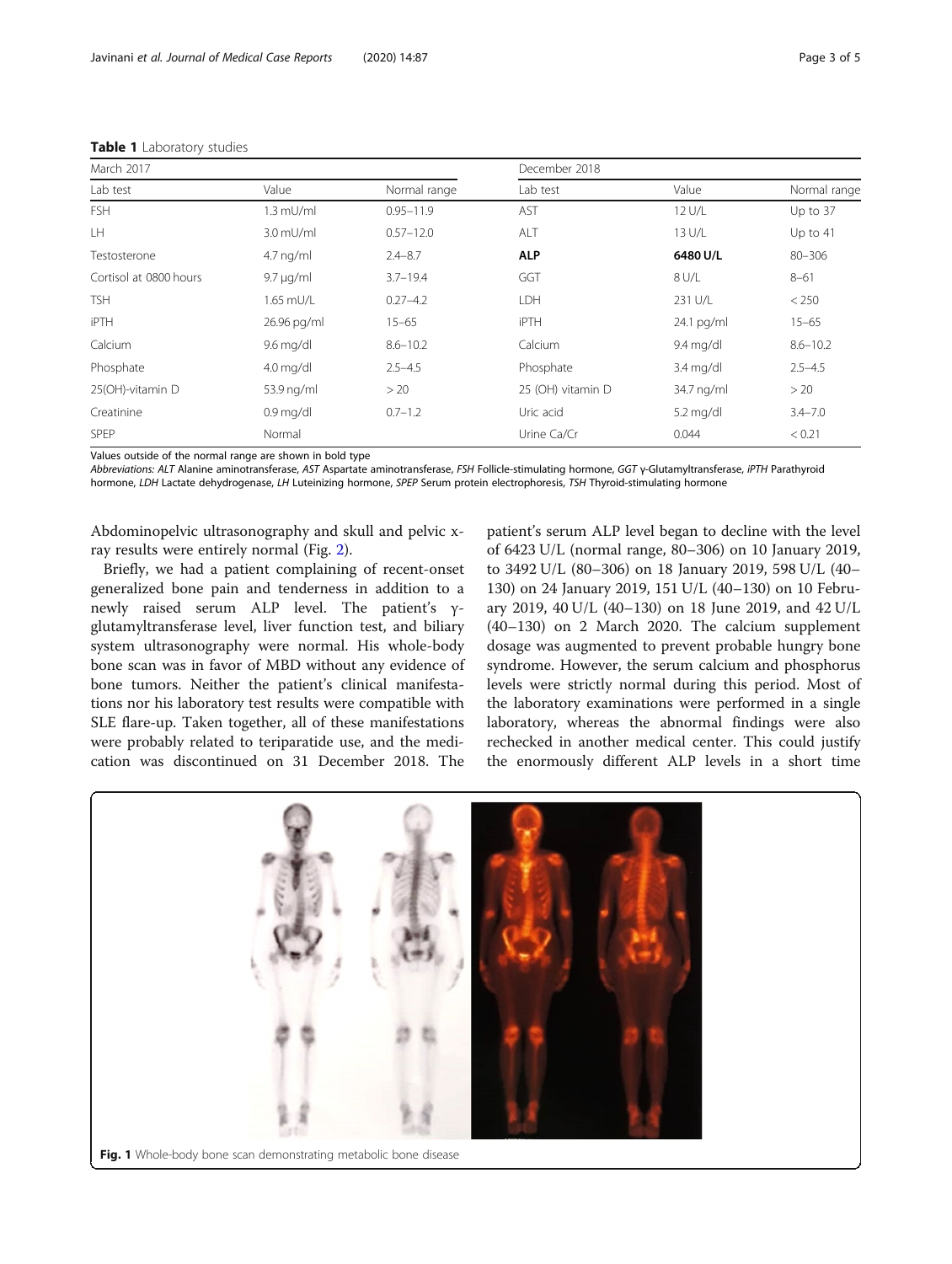interval. The clinical manifestations completely resolved, and the patient did not experience any SLE relapse. The third BMD was performed on 8 April 2019 with a similar machine, revealing a significant increase of bone density (Table 2). After 7 months of treatment with teriparatide, the bone density of the lumbar spine, femoral neck, total hip, and one-third distal radius was increased 4.5%, 4.8%, 23%, and 6.1%, respectively. To the best of our knowledge, this is the highest rate of increased bone density in such a short period of time reported in the literature.

#### Discussion and conclusion

MBD is a general term that refers to the group of disorders that affect bone remodeling, which is usually reversible after eliminating the causative agent. Most of these disorders are characterized by an abnormal rate of bone formation, resorption, or mineralization. In our patient, the increased uptake of radiotracers in the whole-body bone scan, elevated ALP, and increased bone density were probably indicative of an osteoblast hyperactivation state that could be a member of MBD. In addition, the discontinuation of teriparatide led to a rapid decline in serum ALP levels, which further increased the likelihood that this state was entirely related to teriparatide. Moreover, the patient's bone density was significantly increased after teriparatide stoppage, thus showing its obvious influence on his osteoporosis treatment. The SLE was clinically inactive on the basis of laboratory examinations. The patient's renal, hepatobiliary, and endocrine profiles were normal, and all interactions between teriparatide and medications that were used by the patient have been reported. Consequently, it appeared that the osteoblast hyperactivation state in our patient was solely owing to teriparatide use. However, the probable role of quiescent SLE (an occult inherited connective tissue disorder), his medications, and his young age in the development of this side effect could not be proved or rejected.

Similar to our patient's case, Hajime et al. reported a case of a 49-year-old woman with intermittent porphyria and GIOP [\[4](#page-4-0)]. The teriparatide was started with a dosage of 20 μg/day according to her unexplained tibia fracture. Two weeks after treatment commencement, she developed hypercalcemia, hypophosphatemia, and elevated ALP level (634 U/L). These values became normal after 10 weeks of teriparatide cessation. The authors speculated that this adverse effect was related to the underlying intermittent porphyria disorder. Taken together, it appears that future studies of teriparatide in a specific population of patients, including those with genetic and autoimmune disorders, could help to elucidate this issue.

The probable osteoblast hyperactivation state in our patient is related to the potent effect of teriparatide on osteoblasts that mediates its anabolic role in osteoporosis treatment. The PTH could induce osteoblast formation, development, and activation by several different pathways [\[5](#page-4-0)]. PTH can directly induce a mitogenic effect on osteoblasts and inhibit their apoptosis via the PTH-1 receptor. In addition, PTH can induce the bone ALP via the β-catenin activation that enhances osteoblast differentiation [[6\]](#page-4-0). Likewise, it is also demonstrated that teriparatide treatment increases the level of bone ALP and promotes the maturation of osteoblast precursors [\[7](#page-4-0)].



| Region                  | 23 March 2017<br>SLE diagnosis |                          | 15 March 2018<br>Before teriparatide commencement |                          | 8 April 2019 | 4 months after discontinuing teriparatide |  |
|-------------------------|--------------------------------|--------------------------|---------------------------------------------------|--------------------------|--------------|-------------------------------------------|--|
|                         | Z-score                        | BMD (q/cm <sup>2</sup> ) | Z-score                                           | BMD (q/cm <sup>2</sup> ) | Z-score      | BMD (q/cm <sup>2</sup> )                  |  |
| Lumbar spine            | $-2.2$                         | 0.852                    | $-2.8$                                            | 0.781                    | $-2.5$       | 0.816                                     |  |
| Femoral neck            | $-0.8$                         | 0.827                    | $-1.1$                                            | 0.786                    | $-0.8$       | 0.824                                     |  |
| Total hip               | $-0.9$                         | 0.894                    | $-1.8$                                            | 0.759                    | $-0.6$       | 0.934                                     |  |
| One-third distal radius | $\overline{\phantom{0}}$       | $\overline{\phantom{0}}$ | $-3.2$                                            | 0.648                    | $-2.4$       | 0.688                                     |  |

BMD Bone mineral densitometry, SLE Systemic lupus erythematosus

<span id="page-3-0"></span>